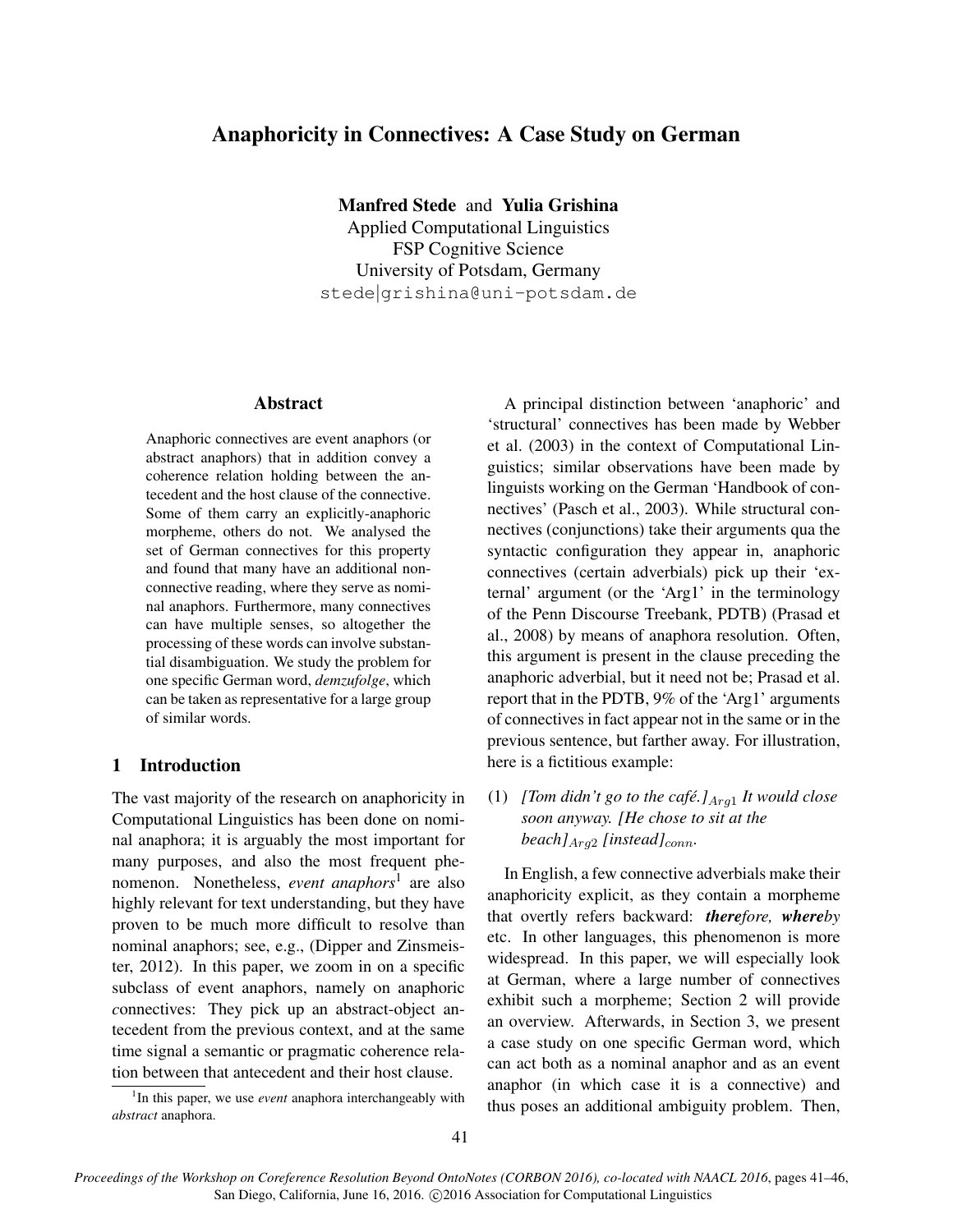Section 4 discusses the disambiguation task and sketches a path toward a solution.

#### 2 Anaphoric connectives in German

A connective, according to Pasch et al. (2003), is a closed-class lexical item expressing a two-place relation whose arguments denote eventualities and can, in principle, be expressed as full sentences. Connectives do not form a syntactically homogeneous class but contain both conjunctions (coordinate or subordinate) and certain adverbials. Due to this, they are usually regarded as a discourse phenomenon, and there are not many comprehensive linguistic studies that survey the connectives of a language. A notable exception is the aforementioned handbook for German, which lists about 350 different connectives. In terms of machine-readable lexicons, one for German connectives (*DiMLex*) had been introduced by Stede (2002), which in its current version<sup>2</sup> contains 274 entries. For French, *Lex*-*Conn* (Roze et al., 2012) is slightly bigger (328 entries). For English, a list has been derived from the PDTB corpus, consisting of 100 connectives.

Since our focus here is on German, we worked with *DiMLex* and determined how many connectives have an explicitly-anaphoric morpheme (as explained above). We found 11 different relevant prefixes and suffixes, and their frequencies are: *da-*: 21, *-dessen*: 17, *wo-/wes-*: 11, *hier-*: 7, *-dem*: 7, *dem-*: 6, *des-*: 4, *-dann*: 3, *-dies*: 2, *dessen-*: 1. Thus, in total 79 connectives have one of the morphemes in question, which amounts to  $29\%$ <sup>3</sup>

We went through these explicitly-anaphoric connectives and determined how many of them also have a non-connective reading. This problem of connective ambiguity had been quantified by Dipper and Stede (2006) as applying to 40% of the words, on the basis of an earlier (smaller) version of *DiMLex*. Many connectives have additional readings as discourse particles, verb particles, or nominal anaphors. Since our 79 connectives carry anaphoric

morphemes, ambiguity can hold between nominal anaphor and event anaphor (= connective). We found that this applies to 40 words; for most of them, their other function is that of a relative pronoun. For example:

- (2) *Sie schenkte mir ein Buch, womit ich nichts anfangen konnte.* 'She gave me a book, with which I could not do anything.'
- (3) *[Sie schenkte mir ein Buch,]* $_{Arq1}$  *[womit]<sub>conn</sub> [sie mir einen großen Gefallen tat.]*Arg<sup>2</sup> 'She gave me a book, whereby she did me a big favor.'

#### 3 Case study: *demzufolge*

The 40 words that we identified in the previous section are ambiguous between nominal anaphor and event anaphor. In order to approach the tasks of (a) determining the correct reading in a given context, and (b) finding the antecedent (which for the event anaphor reading corresponds to the Arg1 of the connective), we decided to first inspect one word in detail and chose *demzufolge*.

#### 3.1 Different readings

A good way to map out the ambiguity of *demzufolge* is to collect the variety of its English translations in a parallel corpus. We used InterCorp<sup>4</sup>, where the first 50 hits yield the following: *accordingly, as a result, consequently, as a consequence, therefore, that* (as complementizer or relative pronoun), *which* (as relative pronoun), and the null translation. Making this systematic, we see two broad classes of usages:

1. Nominal anaphor, a contracted form of *dem zufolge*, which in German can be paraphrased as *laut dem* ('according to which'). We find two syntactic forms:

- (a) Introducing a relative clause:
	- (4) *Ich las ein Buch, demzufolge die Welt in diesem Jahr untergehen wird.* 'I read a book according to which the world will collapse this year.'

<sup>2</sup> https://github.com/discourse-lab/dimlex

<sup>&</sup>lt;sup>3</sup>Most morphemes do not straightforwardly translate to English; they correspond to local, temporal, and event anaphors in dative or genitive case. The phenomenon occurs in other languages as well; in Dutch, for instance, there are connectives like *daarom, daardoor, waardor*; French examples are *après ca, à part ca*.

<sup>(</sup>b) Free adverbial:

<sup>4</sup> https://ucnk.ff.cuni.cz/intercorp/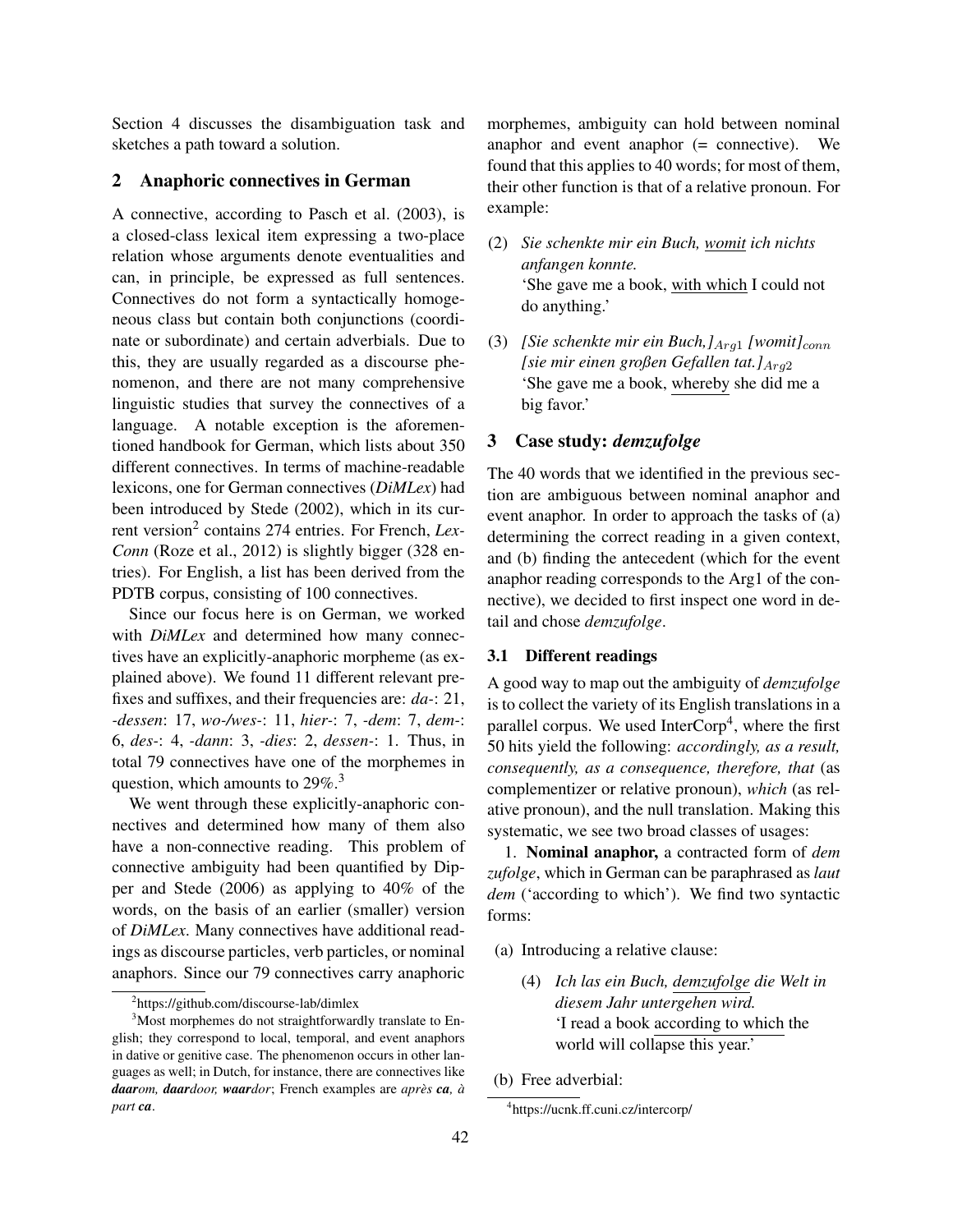(5) *Ich habe ein interessantes Buch gelesen. Demzufolge wird die Welt in diesem Jahr untergehen.* 'I read an interesting book. According to it the world will collapse this year.'

2. Connective with two arguments that denote eventualities. The online grammar *grammis*<sup>5</sup> in its 'grammatical lexicon' section states that it can appear in three different positions, as modeled by topological-field theory:<sup>6</sup>

- *Vorfeld* (pre-field):
	- (6) *Peter war der beste Torschütze. Demzufolge bekam er den Pokal.* 'Peter was the best goal scorer. Therefore he received the tophy.'
- *Mittelfeld* (middle-field): (...) *Er bekam demzufolge den Pokal.*
- *Nullstelle* (zero position): (...) *Demzufolge: Er bekam den Pokal.*

Irrespective of the position, the coherence relation being signalled is 'cause-result' (in the PDTB terminology), and intuitively, we expect this to be the only one; but see below for an exception. When considering various examples, it becomes clear that the readings cannot be easily distinguished at the linguistic surface. To explore this in depth, we thus conducted a (small) corpus study.

#### 3.2 Corpus Study

To investigate the ambiguity and its potential resolution in authentic contexts, we randomly collected 140 instances of *demzufolge* (using a caseinsensitive search) from the DWDS corpus<sup>7</sup>. 50 are from the print and online editions of the weekly paper *Die Zeit* (1946-2014), and 90 from the 'Kernkorpus 20', a genre-balanced corpus of 20th-century German that includes narratives, non-fiction books, scientific text, and some newspaper text. The extracted material for each instance was a window of three sentences, the second one of which contains the target word *demzufolge*. Henceforth, we call the two collections 'zeit50' and 'kernel90', respectively.

As our first step, to get an initial overview, one author of this paper annotated kernel90: For each instance of *demzufolge* we marked its antecedent and identified the syntactic type. These are the frequencies of the various antecedent types (we also indicate the English translation equivalent of *demzufolge*):

- NP antecedent:  $42 (47%)$ Roles of *demzufolge*:
	- relative pronoun ("according to which"): 33 (37%)
	- other function ("therefore"): 9 (10%)
- VP antecedent ("therefore"): 19 (21%)
- S antecedent ("therefore"): 29 (32%) Subtypes:
	- one or more full sentences: 22 (24%)
	- sentential complement: 4 (4%)
	- sentences in coordinate structures: 2 (2%)
	- subordinate sentence: 1 (1%)

The relatively balanced distributions between syntactic antecedent types and also between readings/translations (33 non-connectives; 57 connectives) shows that disambiguation cannot be avoided by means of a simple majority baseline.

Next, we were interested in inter-annotator agreement regarding class (non-/connective), connective sense (PDTB taxonomy) and extension of the two arguments. One author of this paper and two trained annotators, who are familiar with German connectives but previously had not studied *demzufolge* in particular, labelled the 50 instances in zeit50. We can subsume the non-/connective decision under the sense labeling, where a non-connective receives the sense 'none'. Another special label annotators could use was 'missing context', indicating that a judgement is not possible because of the restricted context information available.

Results: With three annotators, there are 150 pairs of annotations to be compared. 103 (69%) of the decision pairs were completely identical (i.e., two annotators agreed on the connective sense and on the extensions of both arguments). For the senses, there were 25 cases of pairwise disagreement, and the vast majority (21) concerned the non-/connective

<sup>5</sup> http://hypermedia.ids-mannheim.de

<sup>&</sup>lt;sup>6</sup>Very briefly, the finite verb and the other parts of the predicate constitute the *Satzklammer* ('sentence bracket'). The middle-field is inside the bracket; the pre-field precedes the left bracket; the zero position precedes the pre-field.

<sup>7</sup>www.dwds.de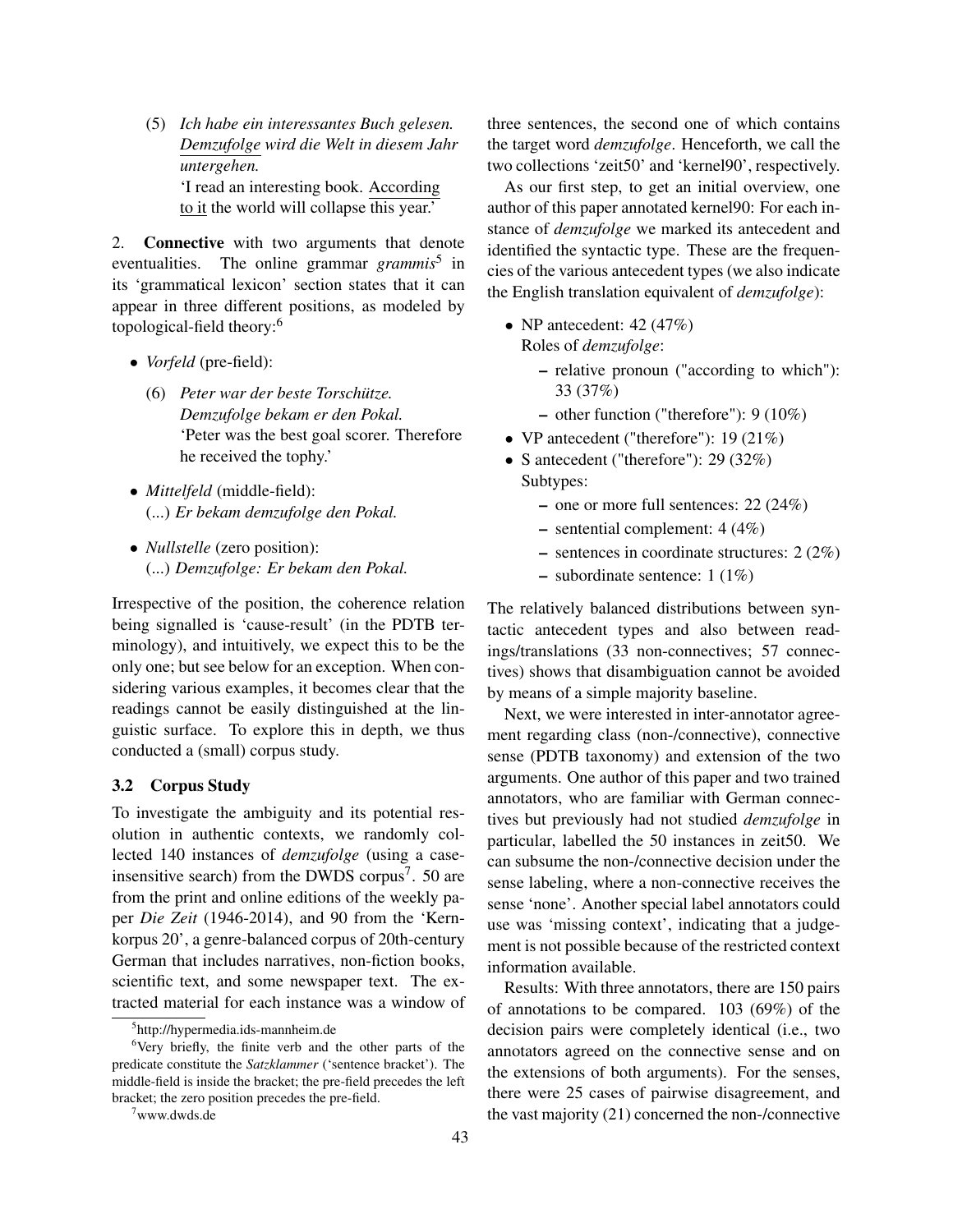distinction. 'Missing context' was used on only one instance (by two annotators). Among the connective senses, 'cause-result' was used 39 times, and 'specialization' four times. Given these two relations plus 'none' and 'missing context', we can see sense labeling as a four-way classification task, and we computed the chance-corrected Fleiss- $\kappa$  for the 3 raters, which is 0.55.

The presence of the 'specialization' sense seems to contradict our initial expectation of nonambiguity. But, upon reflection, 'specialization' indeed can be quite compatible with a causal or justifying relation, so this is not an extraordinary finding. To illustrate, here is one (abbreviated) instance that received the 'specialization' sense:

(7) *[Im ARD-Deutschlandtrend liegt Merkel in der Wählergunst deutlich hinter ihren möglichen Herausforderern Steinbrück und Steinmeier.]*Arg<sup>1</sup> *[Bei einer Direktwahl des Regierungschefs würde sie [demzufolge]*conn *im Duell gegen Steinbrück zurzeit mit 37 zu 48 Prozent klar unterliegen.*]<sub>Arg2</sub> 'In the ARD poll, Merkel clearly lags behind her challengers Steinbrück and Steinmeier. In a direct election of the chancellor, she would thus currently lose to Steinbrück with 37 against 48 percent.'

When the disagreement on senses pertains to the non-/connective reading, it – unsurprisingly – correlates with disagreement on Arg1 extension. Overall, among the 150 pairs of instance annotations, there are 32 disagreements on Arg1 extension, and 18 on Arg2 extension. Both of these disagreements are largely restricted to the connective usage, which illustrates the finding (also well-known from the PDTB) that the extension of the spans of causal relations can be quite vague: Is the Arg1 just the preceding clause or sentence, or more than that? For Arg2, as indicated, disagreement is relatively rare. However, our results on argument extension are preliminary, as the annotators had only a three-sentence extract from the host texts to make their judgements.<sup>8</sup> In a larger study, these annotations need to be done on full texts.

It is interesting to note that the non-/connective distribution differs between zeit50 and kernel90. In the former, the annotators labeled  $34\pm2$  instances as non-connectives, i.e., 68%. In kernel90, the corresponding figure is 37%. We attribute this difference to the genres: zeit50, as stated earlier, is taken from a newspaper, including its online edition, which to a large extent presents "instant news" that often involve citing other sources, so that the "according to which" reading is much more prominent than the "therefore" reading of *demzufolge*.

### 4 Toward disambiguation and resolution

Interpreting *demzufolge* and the 39 similar German words involves two subproblems: Disambiguate the reading (connective or non-connective), and resolve the argument(s) – either the antecedent of the NPanaphor, or the two arguments of the connective.

For disambiguation, before embarking on fullfledged feature-based classification, it is advisable to check whether standard POS tagging can (partially) solve the problem. To this end, we experimented with two German taggers on the kernel90 set: clevertagger<sup>9</sup>, which is integrated in the ParZu parser (Sennrich et al., 2009), and the tagger of the MATE tools (Bohnet, 2010). Both were used with their standard models, which for ParZu was trained on the TüBa-D/Z treebank<sup>10</sup> and for MATE on a dependency-converted version of the TIGER tree $bank<sup>11</sup>$ . They both make use of the STTS tagset<sup>12</sup> but in different versions. For our purposes, it is relevant that they use PROAV and PROP, respectively, for the German pronominal adverbs (contractions of a pronominal form and a preposition). Table 1 shows the tag distribution for the four groups of antecedent types; in each group, the top line gives the MATE results and the bottom line those of ParZu. The "other" column conflates a few obvious mistaggings as finite verb, adjective, etc. For the 29 instances with 'S' antecedents, both parsers failed to produce output in some cases (MATE: 5, ParZu: 4).

<sup>&</sup>lt;sup>8</sup>This is the reason why we did not measure chancecorrected agreement on span extension, as it could be done for example along the lines of (Krippendorf, 2004).

<sup>9</sup> https://github.com/rsennrich/clevertagger

<sup>10</sup>http://www.sfs.uni-tuebingen.de/ascl/ressourcen/corpora/ tueba-dz.html

<sup>11</sup>http://www.ims.uni-stuttgart.de/forschung/ressourcen/korpora/tiger.en.html

<sup>12</sup>http://www.ims.uni-stuttgart.de/forschung/ressourcen/ lexika/GermanTagsets.en.html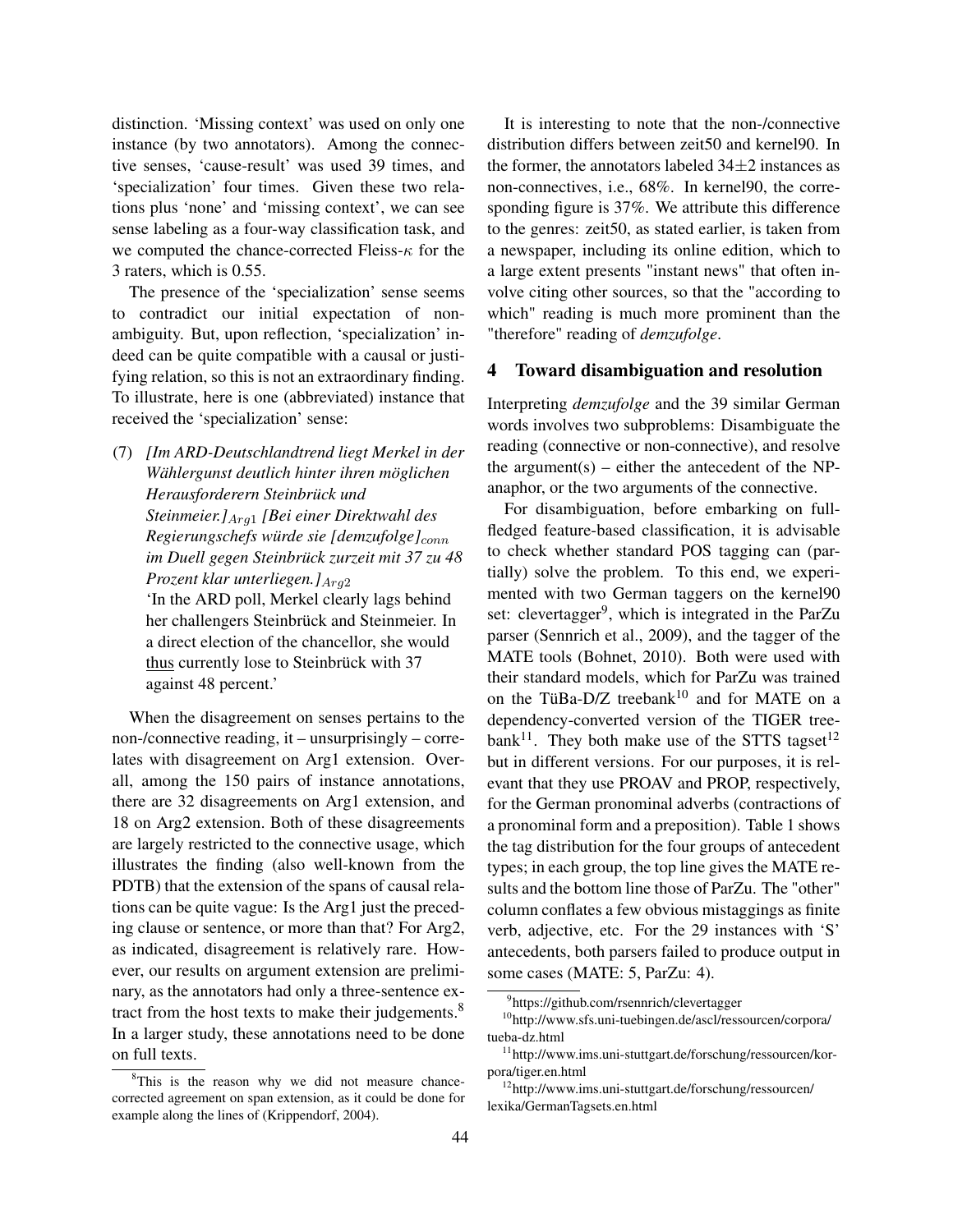While we cannot really expect a tagger to differentiate between the types of antecedents (thus providing information for anaphora resolution), it is worth testing whether it can predict the non- /connective readings, which here means to split the relative pronoun uses from all others (as shown at the beginning of Sct. 3.2). It turns out that MATE correctly identifies only 6 of 33 relative pronouns (18%) as PRELS. ParZu tags 19 of them (58%) as subordinating conjunctions (KOUS), which is the wrong tag, yet it serves to distinguish them from the connective usages. Closer inspection reveals that 5 of the 6 MATE-PRELS instances are also ParZu-KOUS instances, so that for this task, on the whole ParZu is the better tool. If we assume that the ratios hold for *demzufolge* instances in general, then the upshot of the experiment is: ParZu can partially identify the non-/connective readings of *demzufolge*, when we interpret the KOUS tag as non-connective (with perfect precision, and recall of  $19/33 = 58\%$ ), and the PROP tag as connective, with a precision of 50/61 (82%) and a recall of 50/57 (94%; counting also the four failed parses). For many purposes, this situtation will not be good enough, so that classifiers using "deeper" features, in the spirit of Pitler and Nenkova (2009) have to be built.

Likewise, for the second problem of finding the arguments – of the nominal anaphor or of the connective – deeper features have to be used. Some work on Arg1 identification for English reports results around 80% accuracy based on surface and syntactic features (Elwell and Baldridge, 2008), but it seems not likely that this can be reached for the fairly complicated distinction between NPs, VPs, and sentences for the German connectives we are studying here. The most promising route might be to aim for identifying just the heads of the antecedents, as done for English, e.g., by Wellner and Pustejovsky (2007); also, it can help to consider semantic features, as proposed by Miltsakaki et al. (2003) for the anaphoric connective *instead*.

#### 5 Summary and outlook

The distinction between structural and anaphoric connectives is well-established, but for the anaphoric ones it is an open question whether those with an explicit anaphoric morpheme be-

| antecedent    | <b>PROAV</b> | <b>KOUS</b> | <b>PRELS</b> | other                 |
|---------------|--------------|-------------|--------------|-----------------------|
|               | <b>PROP</b>  |             |              |                       |
| $NP$ (relpro) | 22           |             | 6            | 5                     |
|               | 11           | 19          |              | 3                     |
| $NP$ (other)  | q            |             |              |                       |
|               | 8            |             |              |                       |
| VP            | 19           |             |              |                       |
|               | 19           |             |              |                       |
|               | 24           |             |              |                       |
|               | 23           |             |              | $\mathcal{D}_{\cdot}$ |

Table 1: kernel90 dataset: POS tags assigned to *demzufolge* by the parsers MATE (first row in a cell) and ParZu (second row).

have differently from those that do not have one, i.e., whether the group of anaphoric connectives should be split in two for purposes of argument identification. Entangled with this is the problem of non-connective ambiguity: many explicitlyanaphoric connectives also have a second reading as nominal anaphors. As a step toward resolving these issues, we started from a comprehensive lexicon of German connectives and determined that 79 of them have one of 11 different anaphoric morphemes. Of the 79 words, 40 are ambiguous between a connective and non-connective reading. We selected *demzufolge* for a pilot study and built a small corpus of 140 instances annotated with connective senses and argument spans. Experiments with POS taggers revealed that – at least for this word – they can help only to a limited extent for distinguishing the non-/connective readings.

Our next steps are to determine the parallelism between *demzufolge* and the other connectives and then to build sense/argument classifiers for groups of similar connectives. Since there are no large annotated resources for German, we will also look into the possibility of annotation projection, as suggested by Versley (2010) for English-German or Laali and Kosseim (2014) for English-French. For the connectives we study, this might be difficult, since English appears to have much fewer (explicitly-)anaphoric connectives; but if projection can also be done for AltLex instances (multi-word expressions in the PDTB), this might be helpful.